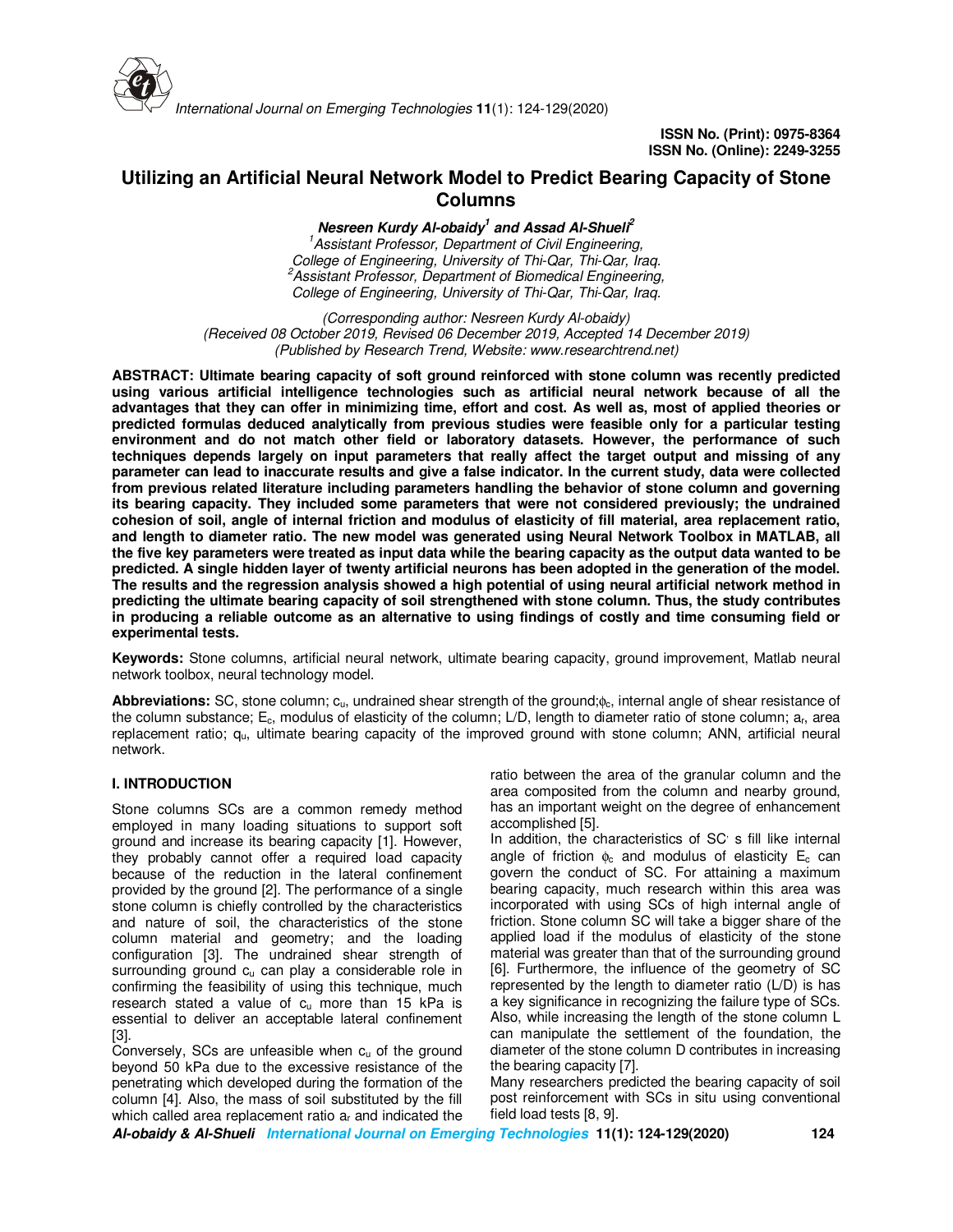Although such studies presented a reliable verification of design of SCs, they still costly, uncontrolled and produce few data. Others estimated the bearing capacity experimentally [10, 11]. The results under such circumstances gained under control conditions and can effectively give more data in comparison to the field test but they usually associated with errors due to scale effect, weather variation, and human mistakes [3]. So an applicable analytical or theoretical research is similarly essential [12]. Some examiners deduced analytical studies where others employed accessible software to estimate the act of SCs [13, 14]. Many theories and analysis are adopted for computing bearing capacity of the ground after inserting SCs.

On the contrary, majority of the applied theories were restricted to circumstances of the site and did not give a high harmony with the actual data. So, several artificial intelligence approaches like artificial neural network (ANN), and support vector regression (SVR), have been employed for anticipating an output parameter after entering several input parameters [12]. The input data for ANN model presented by Das and Dey, 2018 [12] included undrained shear strengths of surrounding clay, spacing to diameter ratio, angle of internal friction of the granular fill, columns length. Results of both SVR and ANN produced empirical equation which was not restricted to site condition and could be employed at any site with identified values of  $c<sub>u</sub>$ ,  $\varphi<sub>c</sub>$ , spacing to diameter ratio, and L. However,  $E_c$  of the column has not taken into consideration.

Al-Kubaisi (2018) developed finite element models of soil strengthened with SCs [15]. The behavior of reinforced stone column was determined after adopting an input data that reflect the effect of the soil and stone material properties. Author integrated his finite element model with an ANN model. He generated the ANN model to study the effect of the input parameters represented by length and diameter of SC and the spacing among columns on the output parameter represented by the bending moment, settlement, or vertical stresses. Author used (IBM SPSS) software with employing one hidden layer of three neurons. In the hidden layer, the hyperbolic tangent function had been adopted. Whereas in the output layer, the identity function had been used. As stated by the researcher, the ANN model indicated a virtuous prediction of the output data (bending moment, shear force, and settlement of the footing) in comparison to the finite element and the ruled factor was L but the spacing among the columns had the smallest effect. It was clear that the ANN input parameters were represented by the geometry and spacing of SC only while the c<sub>u</sub> of soil and  $\phi_c$  and  $E_c$  of SC were not considered.

Bagińska and Srokosz (2018) investigated the feasibility of building deep neural networks DNNs to anticipate the qu of shallow footing under circumstances of employing a limited laboratory data in networks training [16] . The input data included foundation dimensions (depth and width), stone column geometry (length and diameter), properties of column fill ( $\phi_c$  and unit weight). The findings indicated that estimating the  $q<sub>u</sub>$  by means of ANN models gaining lesser but high quality laboratory training data with a lower error. It was noticed more layers adopted in the model cause in worse accuracy. Again it can be seen that  $c_u$ ,  $E_c$ , and  $a_r$  did not deliberated.

To sum up, the key parameters that could affect the  $q_u$ represented by  $c_u$ ,  $a_r$ ,  $\phi_c$ ,  $E_c$  and L/D, were revised. Also, the methods followed previously including developing ANN models to predict the bearing capacity were briefly reviewed. Although the previous few ANN examples showed a good performance in anticipating the bearing capacity of SCs. However, some significant parameter were missing and not considered as input data. Thus, that could cause in misleading and effect the outcomes accuracy. In this study the potential of adopting a new ANN model in which the five key parameters are entered as inputs, has been studied.

## **II. THE CONCEPT OF THE ANN METHOD**

The ANN is a computational system structured to simulate input-output dependencies through a chosen number of hidden layers. A hidden layer consist of interconnected processing units or nodes which can loosely duplicate the biological neurons and called the artificial neurons.

Routinely, a neurons calculate the weighted average of its associated input, and then the weighted sum will be delivered to a nonlinear function, frequently called activation function [17]. Increasing the accuracy of prediction usually achieved by evaluating several datasets and amending connection weights such that each neuron effect other neutrons according to its weight.

Thus, after construction of a network for a chosen application, the network will be trained. First, the primary weights are selected arbitrarily. Afterward, the training, or learning starts [18]. The typical representation of the ANN system for the input-output dependencies and for the neuron configuration are demonstrated in Fig. 1.



**Fig. 1.** The ANN system (a) The input-output dependencies diagram in typical representation, (b) the neuron representation diagram.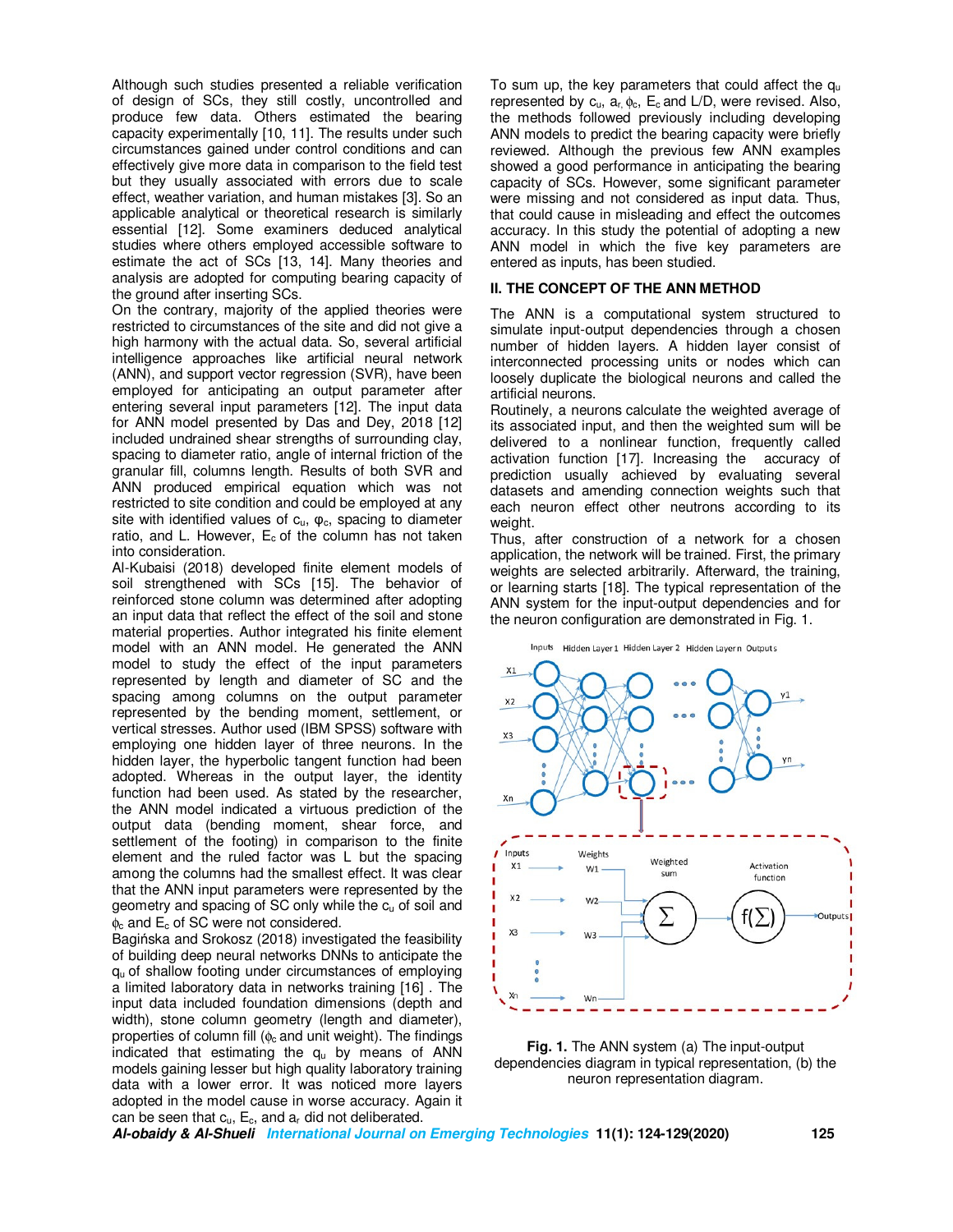# **III. NORMALIZATION OF THE COLLECTED DATA**

To evaluate the bearing capacity of SCs, 64 sets of data were congregated from the published previous related studies as shown in Table 1. The collected data in this study were gathered from nine references for different laboratory environment and different soil, column properties and geometries.

| Table 1: Comparative study between passive and active systems. |
|----------------------------------------------------------------|
|----------------------------------------------------------------|

| S.N.              | References                                         | C <sub>u</sub> in kPa | $a_{r}$        | $\phi_0$       | <b>EcinkPa</b> | L/D            | Q <sub>u</sub> in kPa |
|-------------------|----------------------------------------------------|-----------------------|----------------|----------------|----------------|----------------|-----------------------|
| 1.                | Ambily & Gandhi, 2007 [6]                          | 31.00                 | 0.227          | 43.00          | 55000          | 4.500          | 740.900               |
| $\overline{2}$ .  | Ambily & Gandhi, 2007 [6]                          | 15.00                 | 0.227          | 43.00          | 55000          | 4.500          | 349.950               |
| 3.                | Ambily & Gandhi, 2007 [6]                          | 7.00                  | 0.227          | 43.00          | 55000          | 4.500          | 174.020               |
| 4.                | Ambily & Gandhi, 2007 [6]                          | 30.00                 | 0.101          | 43.00          | 55000          | 4.500          | 647.100               |
| 5.                | Ambily & Gandhi, 2007 [6]                          | 13.00                 | 0.101          | 43.00          | 55000          | 4.500          | 304.980               |
| 6.                | Ambily & Gandhi, 2007 [6]                          | 7.00                  | 0.101          | 43.00          | 55000          | 4.500          | 151.970               |
| 7.                | Ambily & Gandhi, 2007 [6]                          | 29.00                 | 0.057          | 43.00          | 55000          | 4.500          | 609.000               |
| 8.                | Ambily & Gandhi, 2007 [6]                          | 13.00                 | 0.057          | 43.00          | 55000          | 4.500          | 283.010               |
| 9.                | Ambily & Gandhi, 2007 [6]                          | 7.00                  | 0.057          | 43.00          | 55000          | 4.500          | 140.980               |
| 10.               | Bredenberg & Borms, 1983 [19]                      | 10.00                 | 0.110          | 35.00          | 15000          | 8.000          | 20.000                |
| 11.               | Bredenberg & Borms, 1983 [19]                      | 10.00                 | 0.100          | 35.00          | 15000          | 10.000         | 10.000                |
| 12.               | Belal et al., 2019 [20]                            | 20.00                 | 0.111          | 39.06          | 16875          | 5.250          | 51.900                |
| 13.               | Belal et al., 2019 [20]                            | 20.00                 | 0.111          | 39.06          | 16875          | 4.200          | 59.980                |
| 14.               | Das and Dev, 2018 [12]                             | 20.00                 | 0.444          | 37.27          | 45000          | 6.000          | 382.000               |
| 15.               | Das and Dey, 2018 [12]                             | 20.00                 | 0.250          | 37.27          | 45000          | 6.000          | 365.000               |
| 16.               | Das and Dey, 2018 [12]                             | 20.00                 | 0.160          | 37.27          | 45000          | 6.000          | 352.000               |
| 17.               | Das and Dey, 2018 [12]                             | 20.00                 | 0.111          | 37.27          | 45000          | 6.000          | 307.000               |
| 18.               | Das and Dey, 2018 [12]                             | 20.00                 | 0.082          | 37.27          | 45000          | 6.000          | 265.000               |
| 19.               | Das and Dey, 2018 [12]                             | 20.00                 | 0.444          | 37.27          | 45000          | 8.000          | 394.000               |
| 20.               | Das and Dey, 2018 [12]                             | 20.00                 | 0.250          | 37.27          | 45000          | 8.000          | 382.000               |
| 21.               | Das and Dey, 2018 [12]                             | 20.00                 | 0.160          | 37.27          | 45000          | 8.000          | 367.000               |
| $\overline{22}$ . | Das and Dey, 2018 [12]                             | 20.00                 | 0.111          | 37.27          | 45000          | 8.000          | 304.000               |
| 23.               | Das and Dey, 2018 [12]                             | 20.00                 | 0.082          | 37.27          | 45000          | 8.000          | 282.000               |
| 24.               | Das and Dey, 2018 [12]                             | 20.00                 | 0.444          | 37.27          | 45000          | 10.000         | 403.000               |
| 25.               | Das and Dey, 2018 [12]                             | 20.00                 | 0.250          | 37.27          | 45000          | 10.000         | 394.000               |
| 26.               | Das and Dey, 2018 [12]                             | 20.00                 | 0.160          | 37.27          | 45000          | 10.000         | 379.000               |
| 27.               | Das and Dey, 2018 [12]                             | 20.00                 | 0.111          | 37.27          | 45000          | 10.000         | 316.000               |
| 28.               | Madun et al., 2018 [21]                            | 15.00                 | 0.900          | 35.00          | 40000          | 20.000         | 36.942                |
| 29.               | Madun et al., 2018 [21]                            | 15.00                 | 0.900          | 35.00          | 40000          | 7.813          | 49.000                |
| 30.               | Madun et al., 2018 [21]                            | 15.00                 | 0.900          | 35.00          | 40000          | 7.813          | 45.260                |
| 31.               | Madun et al., 2018 [21]                            | 15.00                 | 0.900          | 35.00          | 40000          | 5.123          | 70.461                |
| 32.               | Madun et al., 2018 [21]                            | 15.00                 | 0.900          | 35.00          | 40000          | 2.273          | 58.920                |
| 33.<br>34.        | Madun et al., 2018 [21]<br>Madun et al., 2018 [21] | 15.00<br>15.00        | 0.900<br>0.900 | 35.00<br>35.00 | 40000<br>40000 | 7.813<br>9.091 | 48.132<br>53.732      |
| 35.               | Madun et al., 2018 [21]                            | 15.00                 | 0.900          | 35.00          | 40000          | 7.813          | 49.097                |
| 36.               | Madun et al., 2018 [21]                            | 15.00                 | 0.900          | 35.00          | 40000          | 16.447         | 37.473                |
| 37.               | Madun et al., 2018 [21]                            | 15.00                 | 0.900          | 35.00          | 40000          | 12.500         | 43.165                |
| 38.               | Madun et al., 2018 [21]                            | 15.00                 | 0.900          | 35.00          | 40000          | 7.813          | 44.486                |
| 39.               | Madun et al., 2018 [21]                            | 15.00                 | 0.900          | 35.00          | 40000          | 5.000          | 41.087                |
| 40.               | Madun et al., 2018 [21]                            | 15.00                 | 0.900          | 35.00          | 40000          | 1.188          | 53.390                |
| 41.               | Malarvizhi & Ilamparuthi, 2007 [22]                | 15.00                 | 0.174          | 48.00          | 13300          | 5.000          | 19.050                |
| 42.               | Malarvizhi & llamparuthi, 2007 [22]                | 15.00                 | 0.174          | 48.00          | 13300          | 7.500          | 21.450                |
| 43.               | Malarvizhi & Ilamparuthi, 2007 [22]                | 15.00                 | 0.174          | 48.00          | 13300          | 9.330          | 30.150                |
| 44.               | Malarvizhi & Ilamparuthi, 2007 [22]                | 18.00                 | 0.174          | 48.00          | 13300          | 5.000          | 21.960                |
| 45.               | Malarvizhi & Ilamparuthi, 2007 [22]                | 18.00                 | 0.174          | 48.00          | 13300          | 7.500          | 27.000                |
| 46.               | Malarvizhi & Ilamparuthi, 2007 [22]                | 18.00                 | 0.174          | 48.00          | 13300          | 9.330          | 39.960                |
| 47.               | Mohanty & Samanta, 2015 [23]                       | 15.00                 | 0.220          | 42.00          | 50000          | 6.667          | 23.000                |
| 48.               | Mohanty & Samanta, 2015 [23]                       | 15.00                 | 0.220          | 42.00          | 50000          | 6.667          | 45.000                |
| 49.               | Mohanty & Samanta, 2015 [23]                       | 15.00                 | 0.220          | 42.00          | 50000          | 6.667          | 66.030                |
| 50.               | Mohanty & Samanta, 2015 [23]                       | 15.00                 | 0.220          | 42.00          | 50000          | 6.667          | 97.300                |
| 51.               | Mohanty & Samanta, 2015 [23]                       | 30.60                 | 0.220          | 42.00          | 50000          | 6.667          | 29.560                |
| 52.               | Mohanty & Samanta, 2015 [23]                       | 30.60                 | 0.220          | 42.00          | 50000          | 6.667          | 61.230                |
| 53.               | Mohanty & Samanta, 2015 [23]                       | 30.60                 | 0.220          | 42.00          | 50000          | 6.667          | 93.310                |
| 54.               | Mohanty & Samanta, 2015 [23]                       | 30.60                 | 0.220          | 42.00          | 50000          | 6.667          | 115.900               |
| 55.               | Mohanty & Samanta, 2015 [23]                       | 36.45                 | 0.220          | 42.00          | 50000          | 6.667          | 35.320                |
| 56.               | Mohanty & Samanta, 2015 [23]                       | 42.30                 | 0.220          | 42.00          | 50000          | 6.667          | 44.000                |
| 57.               | Mohanty & Samanta, 2015 [23]                       | 48.25                 | 0.220          | 42.00          | 50000          | 6.667          | 55.000                |
| 58.               | Naseer et al., 2019 [24]                           | 54.00                 | 1.000          | 30.00          | 25000          | 4.000          | 73.980                |
| 59.               | Naseer et al., 2019 [24]                           | 32.00                 | 1.000          | 30.00          | 25000          | 4.000          | 34.560                |
| 60.               | Naseer et al., 2019[24]                            | 14.00                 | 1.000          | 30.00          | 25000          | 4.000          | 14.840                |
| 61.               | Watt et al, 1967 [25]                              | 25.00                 | 0.220          | 40.00          | 36000          | 10.500         | 220.000               |
| 62.               | Watt et al, 1967 [25]                              | 15.00                 | 0.200          | 40.00          | 36000          | 6.500          | 150.000               |
| 63.               | Watt et al, 1969 [25]                              | 20.00                 | 0.200          | 40.00          | 36000          | 6.000          | 150.000               |
| 64.               | Watt et al, 1969 [25]                              | 20.00                 | 0.330          | 40.00          | 36000          | 6.000          | 150.000               |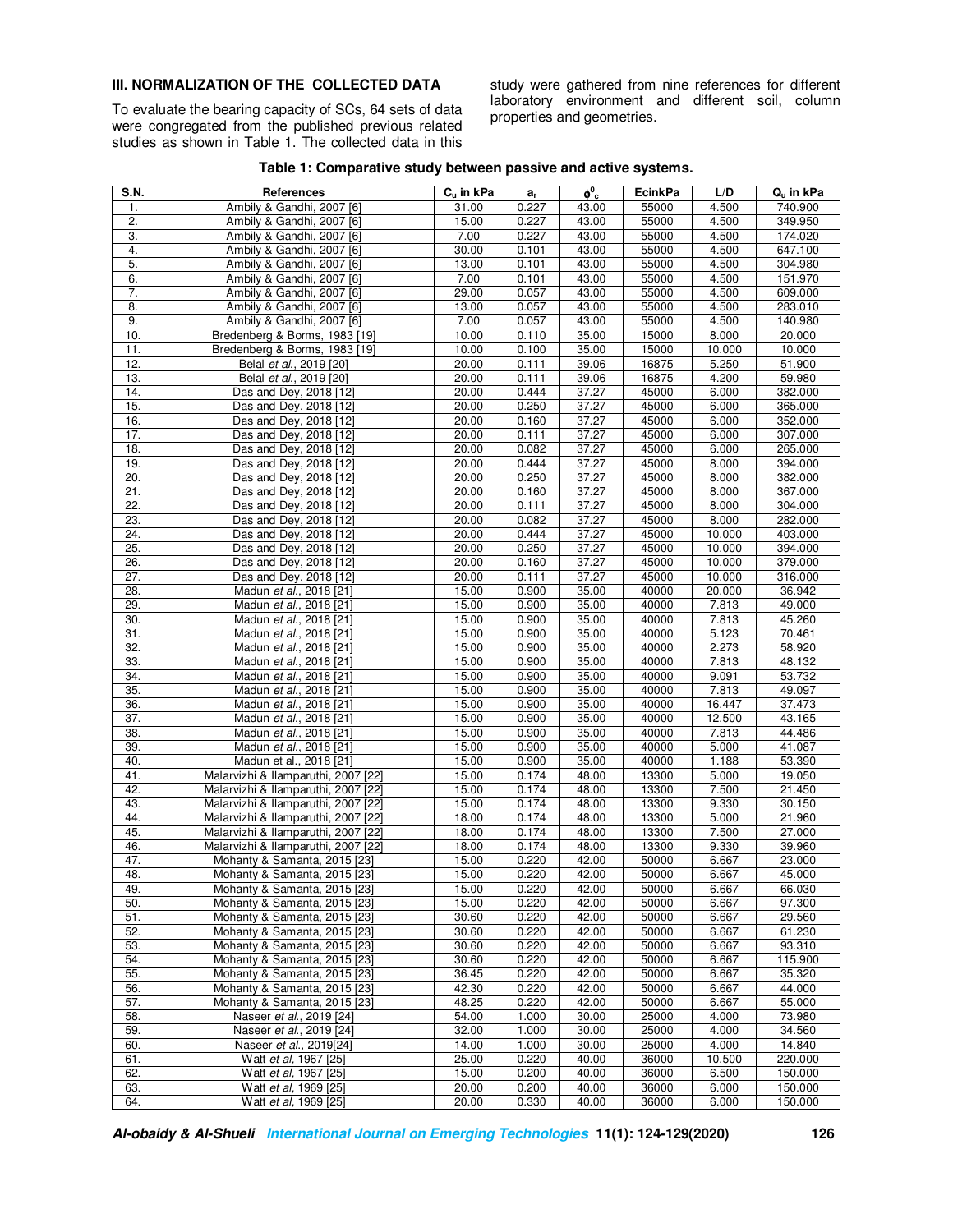Since, the bearing capacity of SCs depends on  $c_u$ ,  $a_r$ ,  $\phi_c$ , E<sub>c</sub>, and L/D, as was explained in the introduction section of this paper. Therefore, the presented ANN model treats these five key parameters as input datasets and whereas it treats the bearing capacity wanted to be predicted  $q_u$  as an output parameter.

A single hidden layer with twenty artificial neurons, has been employed as will be discussed in the following section (Section IV). By adopting the typical representation, the new ANN model can be represented as shown in Fig. 2.



**Fig. 2.** The presented ANN model.

#### **IV. GENERATION OF THE PRESENTED ANN MODEL**

The presented ANN model was programmed in MATLAB R2010b environment using Neural Network Toolbox called as Neural Network Fitting Tool. Since, adoption more hidden layers in an ANN model can result in worse accuracy according to Bagińska and Srokosz (2018) [16], a single hidden layer only was selected for generating the model.

Twenty artificial neurons have been adopted in the hidden layer. The number of hidden neurons was chosen based on the optimization method such that the best performance was achieved. The hyperbolic tangent function and linear function have been used within the hidden and the output respectively, Fig. 3.



**Fig. 3.** The ANN model diagram in the Matlab software.

The collected data from the previous literature on the bearing capacity of SCs were divided into training, testing, and validation sets. First, the input datasets were trained through the network model and then they were tested and validated, so that the trained model is

been verified and consequently choosing the best network configuration with a high quality outcome.

For the same reason, Levenberg–Marquardt back propagation algorithm was employed because it shows perfect performance in comparison to other applied algorithms. Ninety percent 90% (58 sample) of the data has been selected randomly in the training of the model while 5% (3 of the remaining data) has been selected randomly for testing the generated model.

The remaining 5% (3 of the data) has been held out for verification of the final ANN model.

#### **V. RESULTS AND DISCUSSION**

After building the new ANN model, a corresponding MATLAB code has been generated. Thus, running the code after typing five values (represented the inputs of the five important parameters related to the column fill and the surrounding ground) on the command window, will result in appearing the output value reflects the predicted bearing capacity on the Matlab screen.

A good correlation between the network target and the output was observed to predict the bearing capacity of a ground reinforced with SCs. The prediction was evaluated using regression R analysis of the training, testing, validation, and all. The recorded outcomes showed that the R values were 0.99891, 0.9995, 0.999964 and 0.99886 respectively.

Also, the output-target relationships are established for all regression types and the associated equations of target were developed from the outputs as shown in Fig. 4. In comparison to the results through training of the previous study presented by Das and Dey (2018) [12], the regression value of the current study is higher as they indicated  $R = 0.95472$  and  $R = 0.94846$  for tenfold cross-validation and non-cross-validation respectively.



**Fig. 4.** The regression analysis of the data for training, testing, validation and all.

The error which is represented by the difference between target and output values for all stages of the analysis were analyzed.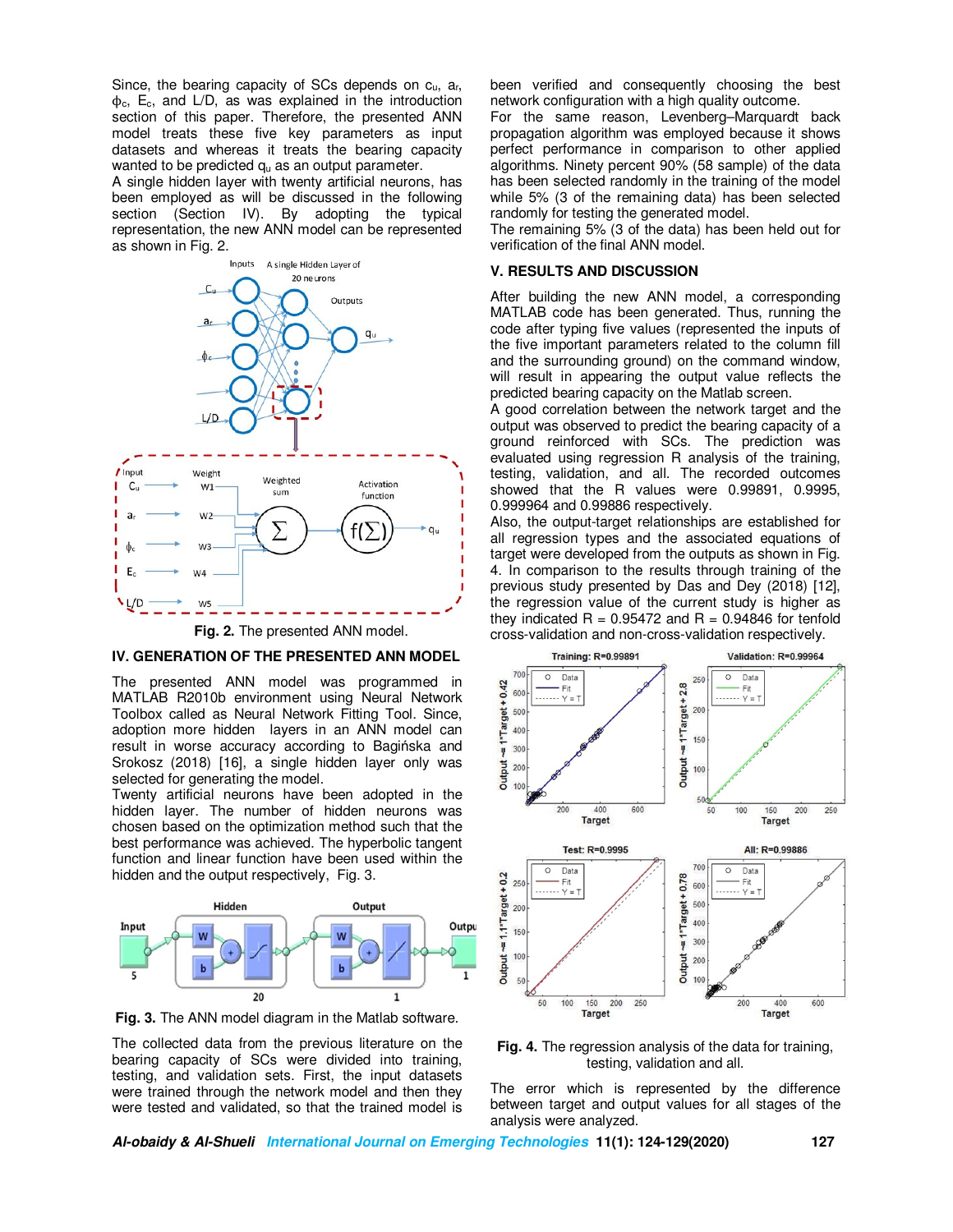For training process 72.4% of the data (42 of samples out of 58 samples showed a minimum error, did not exceed average value of 0.43. For testing process 66.7% of the tested data (two sample of the three selected tested samples) showed an average error bounded between 4.14 and -7.00.

For the validation process a 100% percentages of the data (all the three selected samples for the validation) showed an average error bounded between 0.43 and - 7.00. For more details about the errors corresponding to the model, see the error histogram corresponding shown in Fig. 5.

In addition to this, the best validation performance was achieved at epoch 13 out of 19 epochs when the mean square error reached the value 30.17 as illustrated in Fig. 6. However, the best validation of the previous study by [12] was achieved at epoch 1000 out of 1000 for tenfold cross-validation model and at 2 out of 2 for non-cross validation model.



Errors = Targets - Outputs

**Fig. 5.** The error histogram for the ANN model.



**Fig. 6.** The best validation performance of the adopted ANN model.

### **VI. CONCLUSION**

A new ANN model was generated using MATLAB software. A single hidden layer of twenty neurons was adopted. The parameters;  $c_u$ . a<sub>r</sub>,  $\phi_c$ ,  $E_s$  and  $L/D$  were considered as input data whereas the bearing capacity qu as the output data required to be anticipated. The findings and the regression analysis showed a high potential of using neural artificial network method in anticipating the qu.

#### **VII. FUTURE SCOPE**

Although this research has presented a reliable ANN model to predict the bearing capacity of treated ground based on a variety of input key factors, there are still essential parameters and situations that need further investigation. Thus, other parameters such as tensile strength and thickness of geo-material are required to be included in case of using geo-material as encasement to the SC. Furthermore, the effect of number of SCs and their configuration needs to be studied if grouped SCs are considered.

#### **ACKNOWLEDGEMENTS**

Authors would like to express their sincere gratitude to the University of Thi-Qar for all support.

**Conflict of Interest.** No conflict of interest.

### **REFERENCES**

[1]. Hughes, J. M. O., & Withers, N. J., (1974). Reinforcing of Soft Cohesive Soils with Stone Columns. *Ground Engineering, 7*(3), 42–49.

[2] Kumar, R., & Jain, P. K. (2013). Expansive Soft Soil Improvement by Geogrid Encased. *International Journal on Emerging Technologies, 4*(1), 55–61.

[3]. Al-Obaidy, N. K. (2017). Treatment of Collapsible soil using encased stone columns. Thesis.

[4]. Barksdale, R. D., & Bachus, R. C. (1983). Design and Construction of Stone Columns.*Federal Highway Administration,* (FHWA/RD-83/026). Report.

[5]. Shahu, J. T., Madhav, M. R., & Hayashi, S. (2000). Analysis of soft ground-granular pile-granular mat system. *Computers and Geotechnics*, *27*(1), 45-62.

[6]. Ambily, A. P., & Gandhi, S. R. (2007). Behaviour of Stone Columns Based on Experimental and FEM Analysis. *Journal of Geotechnical and Geoenvironment Engineering, 133*(4), 405–415.

[7]. Greenwood, D. A. (1975). Vibroflotation: Rationale for Design and Practice, Methods of Treatment of Unstable Ground. *Ed. By Bell, F. G., Newnes-Butterworths, London*, 189–209.

[8]. Hughes, J. M. O., Withers, N. J., & Greenwood, D. A. (1975). A Field Trial of the Reinforcing Effect of a Stone Column in Soil. *Geotechnique, 25*(1), 31–44.

[9]. Al-Obaidy, N. K. (2000). Full Scale Tests on Stone Piles. Thesis.

[10]. Black, J. A., Sivakumar, V., Madhav, M. R., & Hamill, G. A. (2007). Reinforced stone columns in weak deposits: laboratory model study. *Journal of*   $Geoenvironmental$ *Engineering*, *133*(9), 1154-1161.

[11]. Cimentada, A., Da Costa, A., Cañizal, J., & Sagaseta, C. (2011). Laboratory Study on Radial Consolidation and Deformation in Clay Reinforced with Stone Columns. *Canadian Geotechnical Journal, 48*(1), 36–52.